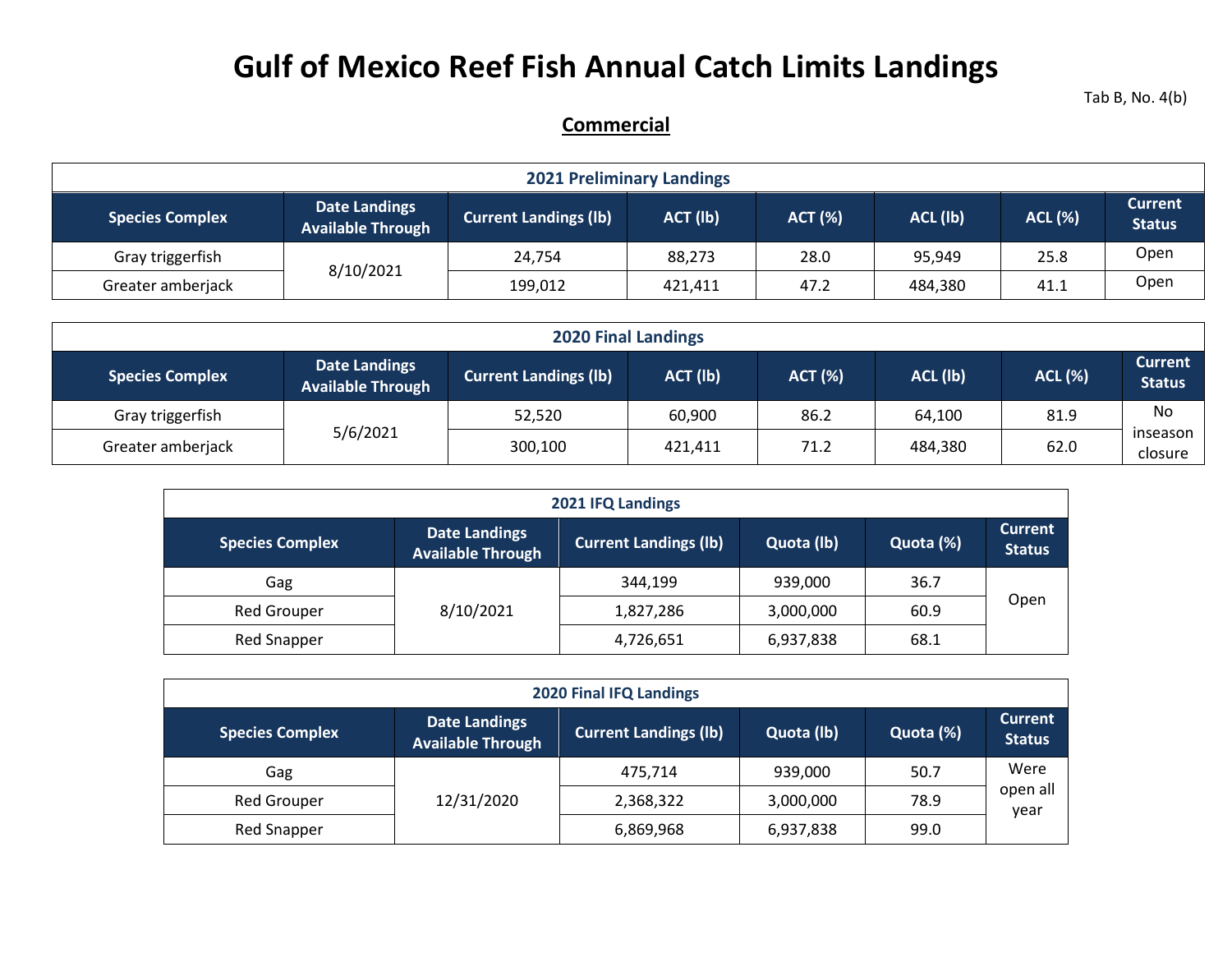## **Recreational**

|                      | 2020-2021 Preliminary Landings (Ib) by Two-month Wave |         |                    |             |             |              |     |                                 |           |                   |           |                    |                           |
|----------------------|-------------------------------------------------------|---------|--------------------|-------------|-------------|--------------|-----|---------------------------------|-----------|-------------------|-----------|--------------------|---------------------------|
| Species Complex      | Aug                                                   | Sep-Oct | <b>Nov</b><br>-Dec | Jan-<br>Feb | Mar-<br>Apr | May-<br>Jun. | Jul | <b>Total</b><br><b>Reported</b> | ACT (lb)  | <b>ACT</b><br>(%) | ACL (lb)  | <b>ACL</b><br>(% ) | <b>Status</b>             |
| Greater<br>amberjack | 409,912                                               | 134,998 |                    | 3,497       | 3,915       | 25,352       |     | 577,674                         | 1,086,985 | 53.1              | L,309,620 | 44.1               | No<br>inseason<br>closure |

Note: Greater amberjack landings exclude Monroe County, Florida.

\*2021 recreational landings include data from MRIP or MRFSS calibrated to MRIP and Headboat from January 1 to April 30, 2021. LA creel landings are available from January 1 through August 1, 2021. No TPWD landings for 2021 are available. 2020 recreational landings are complete.

| 2019-2020 Final Landings (lb) by Two-month Wave |         |         |                    |             |             |              |     |                                 |           |                   |           |                   |                           |
|-------------------------------------------------|---------|---------|--------------------|-------------|-------------|--------------|-----|---------------------------------|-----------|-------------------|-----------|-------------------|---------------------------|
| <b>Species Complex</b>                          | Aug     | Sep-Oct | <b>Nov</b><br>-Dec | Jan-<br>Feb | Mar-<br>Apr | May-<br>Jun. | Jul | <b>Total</b><br><b>Reported</b> | ACT (lb)  | <b>ACT</b><br>(%) | ACL (lb)  | <b>ACL</b><br>(%) | <b>Status</b>             |
| Greater<br>amberjack                            | 253,582 | 199,974 | 771                | 0           | 10,162      | 163,150      | 0   | 627,639                         | 1,086,985 | 57.7              | 1,309,620 | 48.0              | No<br>inseason<br>closure |

Note: Greater amberjack landings exclude Monroe County, Florida.

\*2020 and 2019 recreational landings are complete.

|                        | 2021 Preliminary Landings (Ib) by Two-month Wave |         |         |          |         |                |                                 |           |                |           |                   |                  |
|------------------------|--------------------------------------------------|---------|---------|----------|---------|----------------|---------------------------------|-----------|----------------|-----------|-------------------|------------------|
| <b>Species Complex</b> | Jan-Feb                                          | Mar-Apr | May-Jun | July-Aug | Sep-Oct | <b>Nov-Dec</b> | <b>Total</b><br><b>Reported</b> | ACT (lb)  | <b>ACT (%)</b> | ACL (lb)  | <b>ACL</b><br>(%) | <b>Status</b>    |
| Gag                    | 0                                                | 21,451  | 2,132   | 10,848   |         |                | 34,431                          | L,708,000 | 2.0            | 1,903,000 | 1.8               | Open             |
| Gray triggerfish       | 317                                              | 92,684  |         |          |         |                | 93,001                          | 274,323   | 33.9           | 360,951   | 25.8              | Open             |
| Red grouper            | 87,782                                           | 453,109 |         |          |         |                | 540,891                         | 920,000   | 58.8           | 1,000,000 | 54.1              | Open             |
| Red snapper For Hire   | 12,094                                           | 7,033   | 38,827  | 71,998   |         |                | 129,952                         | 2,848,000 | 4.6            | 3,130,000 | 4.2               | Closed<br>8/3/21 |

Note: Red grouper and gag landings exclude Monroe County, Florida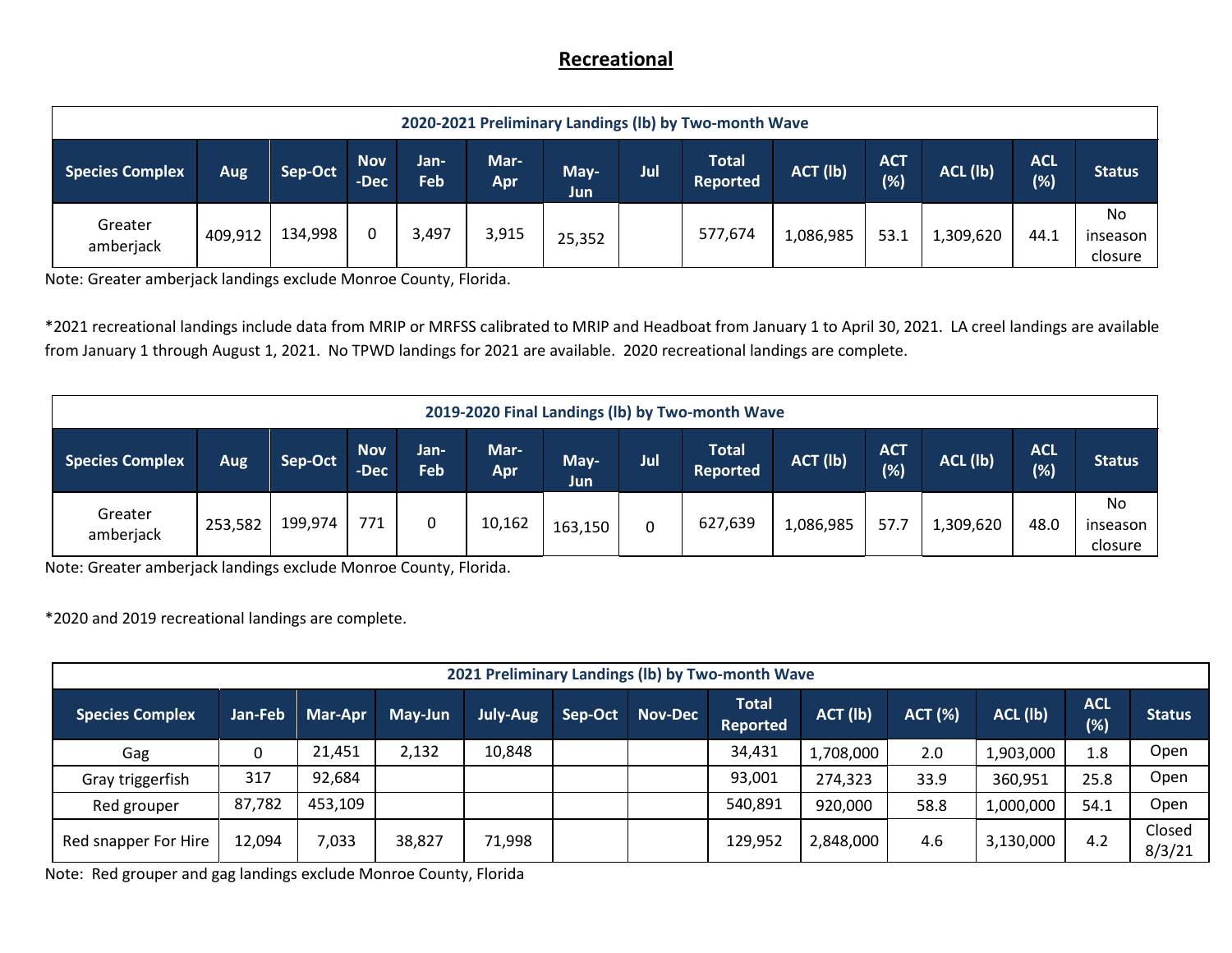For-hire red snapper landings in waves 1 and 2 came from headboats landing red snapper in Texas. For-hire red snapper landings in waves 3 and 4 came from LA Creel data.

\*2021 recreational landings include data from MRIP or MRFSS calibrated to MRIP and Headboat from January 1 to April 30, 2021. LA creel landings are available from January 1 through August 1, 2021. No TPWD landings for 2021 are available.

|                        |             |                |           |           |         |                | 2020 Final Landings (Ib) by Two-month Wave |           |                |           |                   |                                                                |
|------------------------|-------------|----------------|-----------|-----------|---------|----------------|--------------------------------------------|-----------|----------------|-----------|-------------------|----------------------------------------------------------------|
| <b>Species Complex</b> | Jan-Feb     | <b>Mar-Apr</b> | May-Jun   | July-Aug  | Sep-Oct | <b>Nov-Dec</b> | <b>Total</b><br><b>Reported</b>            | ACT (lb)  | <b>ACT (%)</b> | ACL (lb)  | <b>ACL</b><br>(%) | <b>Status</b>                                                  |
| Gag                    | $\mathbf 0$ | 17,306         | 194,284   | 189,690   | 166,368 | 342,055        | 909,703                                    | 1,708,000 | 53.3           | 1,903,000 | 47.8              | No.<br>inseason<br>closure                                     |
| Gray triggerfish       | 78          | 88,560         | 85,200    | 36,303    | 180,568 | 3              | 390,712                                    | 217,100   | 180.1          | 241,200   | 162.1             | Closed<br>5/2/2020<br>reopened<br>9/1/20<br>closed<br>10/26/20 |
| Red grouper            | 24,244      | 116,102        | 186,392   | 151,202   | 218,118 | 79,871         | 775,929                                    | 920,000   | 84.3           | 1,000,000 | 77.6              | No<br>inseason<br>closure                                      |
| Red snapper For Hire   | 23,805      | 9,960          | 1,233,155 | 1,045,150 | 0       | 1,306          | 2,313,376                                  | 2,848,000 | 81.2           | 3,130,000 | 73.9              | Closed<br>8/2/20                                               |

Note: Red grouper and gag landings exclude Monroe County, Florida

\*2020 recreational landings are complete.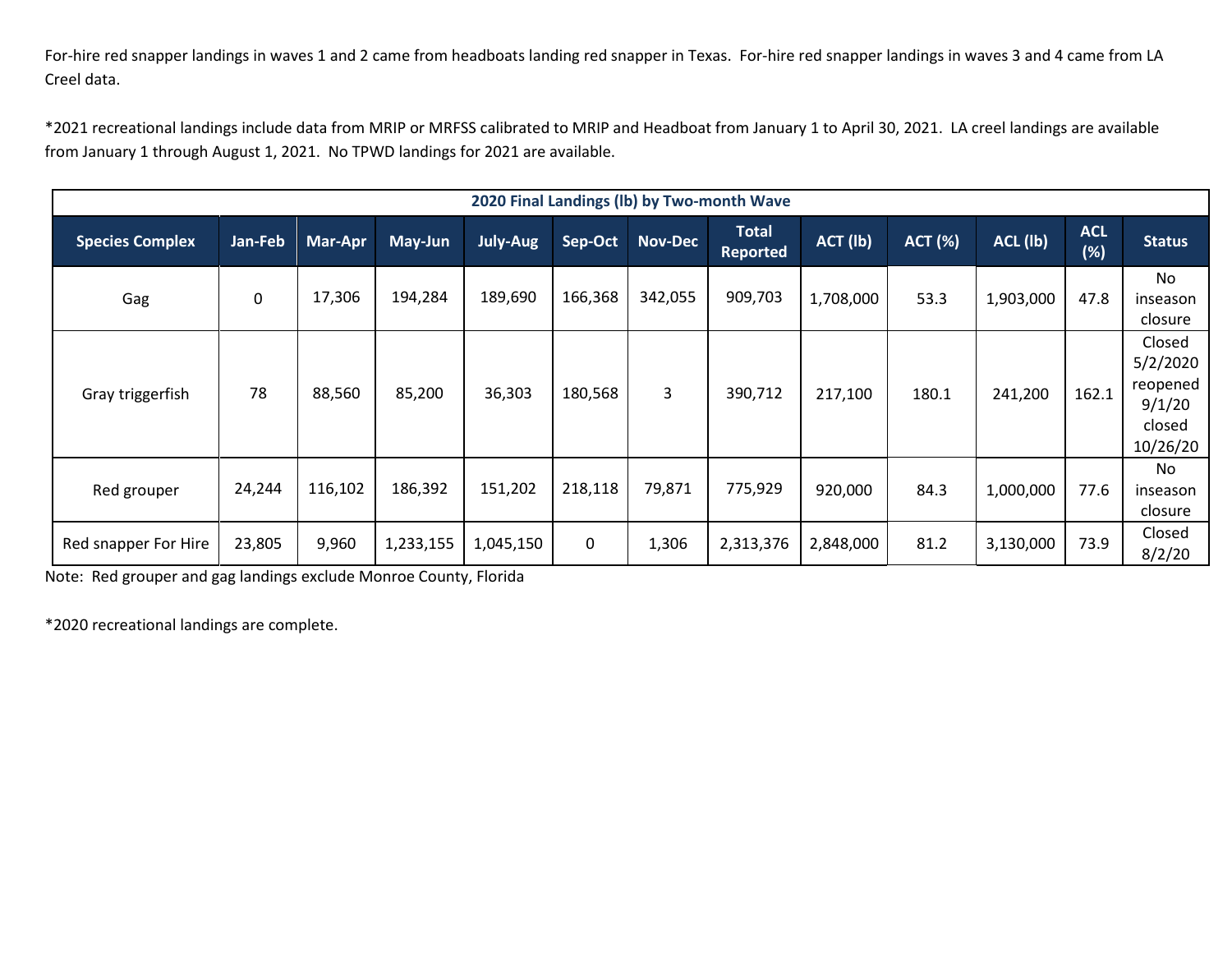## **Stock**

| 2020 - 2021 Preliminary Landings            |                                                  |               |                       |          |                |                  |  |  |  |
|---------------------------------------------|--------------------------------------------------|---------------|-----------------------|----------|----------------|------------------|--|--|--|
| <b>Species Complex</b>                      | <b>Date Landings</b><br><b>Available Through</b> | Landings (lb) | <b>Total Reported</b> | ACL (lb) | <b>ACL (%)</b> | <b>Status</b>    |  |  |  |
| Yellowtail Snapper<br>(commercial)          | 8/16/2021*                                       | 208,602       | 270,432               | 901,125  | 30.0           | Was              |  |  |  |
| <b>Yellowtail Snapper</b><br>(recreational) |                                                  | 61,830        |                       |          |                | open all<br>year |  |  |  |

Note: The fishing year for Yellowtail Snapper is from August 1, 2020, through July 31, 2021.

\*2021 commercial landings are available through August 16, 2021. 2020 commercial landings are complete. 2021 recreational landings include data from MRIP or MRFSS calibrated to MRIP and Headboat from January 1 to April 30, 2021. LA creel landings are available from January 1 through August 1, 2021. No TPWD landings for 2021 are available. 2020 recreational landings are complete.

| <b>2019 - 2020 Final Landings</b>           |                                                  |               |                       |          |                |                  |  |  |  |  |
|---------------------------------------------|--------------------------------------------------|---------------|-----------------------|----------|----------------|------------------|--|--|--|--|
| <b>Species Complex</b>                      | <b>Date Landings</b><br><b>Available Through</b> | Landings (lb) | <b>Total Reported</b> | ACL (lb) | <b>ACL (%)</b> | <b>Status</b>    |  |  |  |  |
| <b>Yellowtail Snapper</b><br>(commercial)   | $5/8/2021*$                                      | 287,940       |                       |          |                | Was              |  |  |  |  |
| <b>Yellowtail Snapper</b><br>(recreational) |                                                  | 8,453         | 296,393               | 901,125  | 32.9           | open all<br>year |  |  |  |  |

Note: The fishing year for Yellowtail Snapper is from August 1, 2019, through July 31, 2020.

\*2019 and 2020 recreational and commercial landings are complete.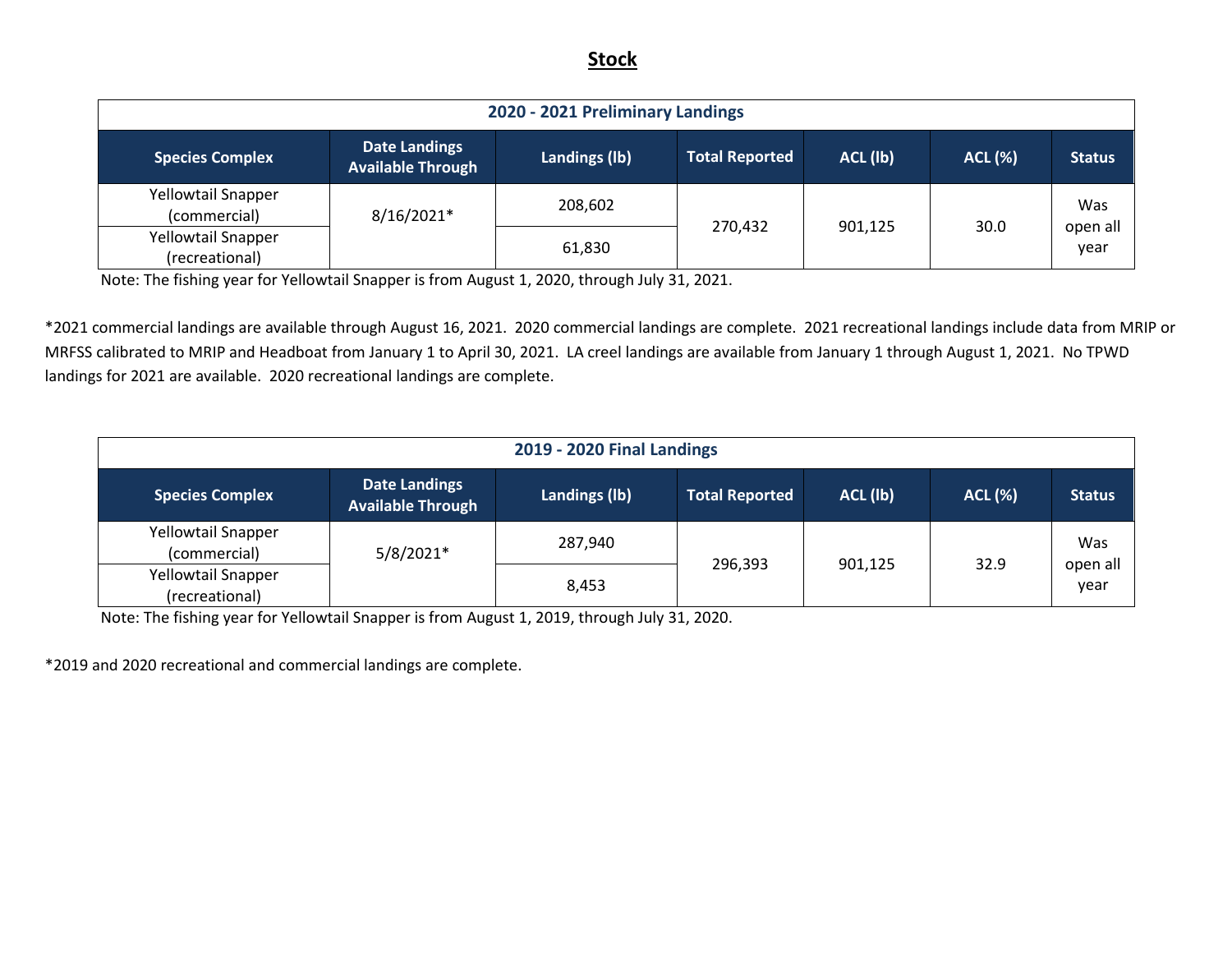|                                            |                                                  | <b>2021 Preliminary Landings</b> |                       |           |                |               |
|--------------------------------------------|--------------------------------------------------|----------------------------------|-----------------------|-----------|----------------|---------------|
| <b>Species Complex</b>                     | <b>Date Landings</b><br><b>Available Through</b> | Landings (lb)                    | <b>Total Reported</b> | ACL (lb)  | <b>ACL (%)</b> | <b>Status</b> |
| Gray Snapper (commercial)                  |                                                  | 51,022                           |                       |           |                |               |
| Gray Snapper (recreational)                |                                                  | 315,947                          | 366,969               | 2,230,000 | 16.5           | Open          |
| Hogfish (commercial)                       |                                                  | 6,733                            |                       |           |                |               |
| Hogfish (recreational)                     |                                                  | 43,294                           | 50,027                | 150,400   | 33.3           | Open          |
| Lane Snapper (commercial)                  |                                                  | 15,298                           |                       | 301,000   | 34.8           |               |
| Lane Snapper (recreational)                | 8/16/2021*                                       | 89,486                           | 104,784               |           |                | Open          |
| Mutton Snapper (commercial)                |                                                  | 44,680                           |                       |           |                |               |
| Mutton Snapper (recreational)              |                                                  | 881                              | 45,561                | 143,694   | 31.7           | Open          |
| <b>Vermilion Snapper</b><br>(commercial)   |                                                  | 520,818                          |                       |           |                |               |
| <b>Vermilion Snapper</b><br>(recreational) |                                                  | 234,587                          | 755,405               | 3,110,000 | 24.3           | Open          |

\*2021 commercial landings are available through August 16, 2021. 2021 recreational landings include data from MRIP or MRFSS calibrated to MRIP and Headboat from January 1 to April 30, 2021. LA creel landings are available from January 1 through August 1, 2021. No TPWD landings for 2021 are available.

|                                         | <b>2020 Final Landings</b>                       |               |                       |           |                |                       |  |  |  |  |  |
|-----------------------------------------|--------------------------------------------------|---------------|-----------------------|-----------|----------------|-----------------------|--|--|--|--|--|
| <b>Species Complex</b>                  | <b>Date Landings</b><br><b>Available Through</b> | Landings (lb) | <b>Total Reported</b> | ACL (lb)  | <b>ACL (%)</b> | <b>Status</b>         |  |  |  |  |  |
| Gray Snapper (commercial)               |                                                  | 90,737        |                       | 2,240,000 | 61.7           |                       |  |  |  |  |  |
| <b>Gray Snapper (recreational)</b>      |                                                  | 1,291,413     | 1,382,152             |           |                |                       |  |  |  |  |  |
| Hogfish (commercial)                    |                                                  | 8,534         | 57,438                | 141,300   | 40.6           |                       |  |  |  |  |  |
| Hogfish (recreational)                  | $5/8/2021*$                                      | 48,904        |                       |           |                | Were open<br>all year |  |  |  |  |  |
| Lane Snapper (commercial)               |                                                  | 23,700        |                       |           |                |                       |  |  |  |  |  |
| Lane Snapper (recreational)             |                                                  | 334,938       | 358,638               | 301,000   | 119.1          |                       |  |  |  |  |  |
| Mutton Snapper (commercial)             |                                                  | 62,467        |                       |           |                |                       |  |  |  |  |  |
| <b>Mutton Snapper</b><br>(recreational) |                                                  | 2,615         | 65,082                | 143,694   | 45.3           |                       |  |  |  |  |  |